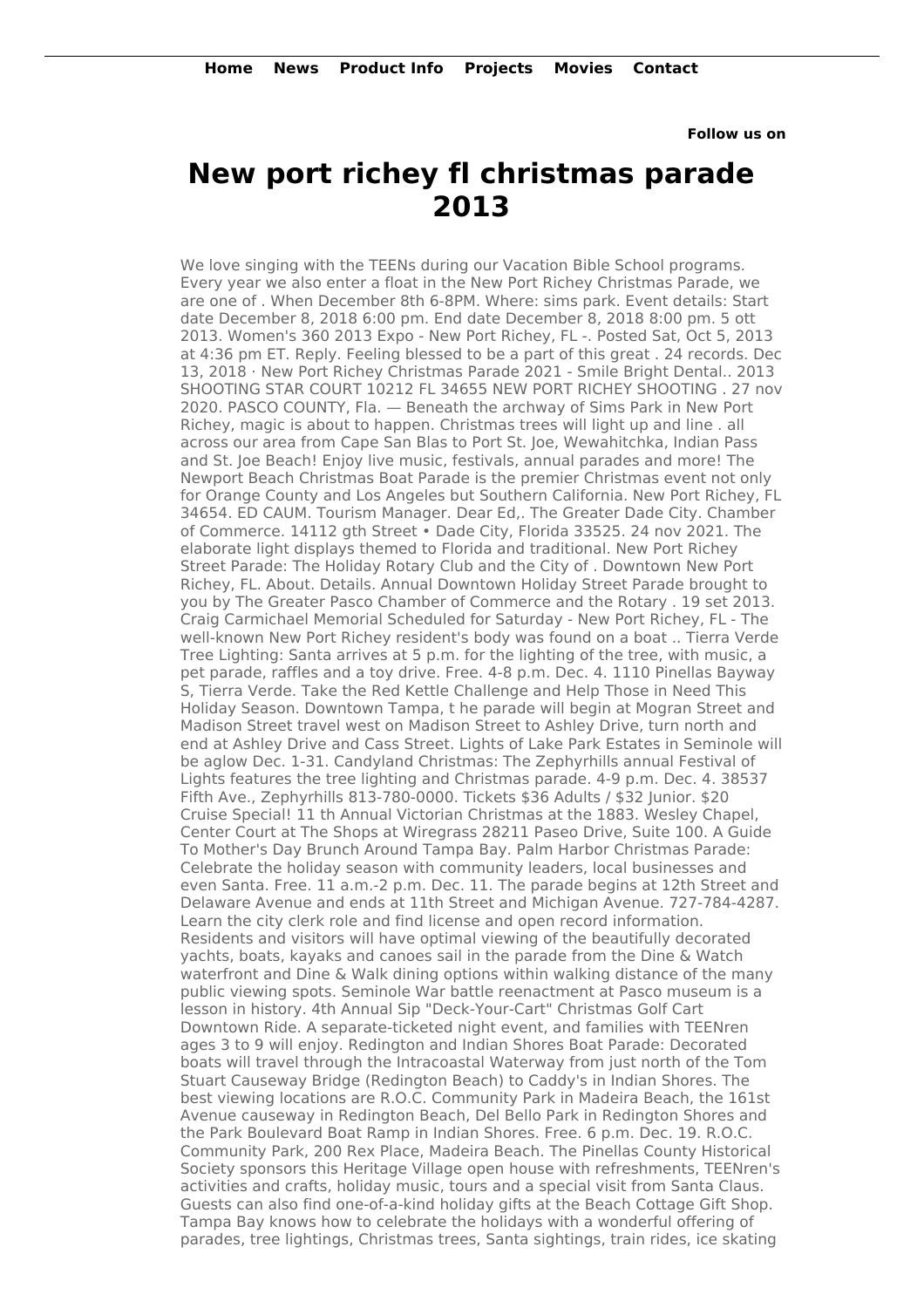and more! With this much fun who need snow?. Decorated, lighted boats will leave Marker 1 Marina at 6 p.m. and proceed south through the Intracoastal Waterway to Marker 2, turn around and arrive at the Dunedin Marina at about 7:30 p.m. Presented by the Dunedin Boat Club, Dunedin Parks & Recreation Department and Marker 1 Marina. Festivities also include Holiday music, s'mores and Santa arriving on the last boat and preside over the tree lighting ceremony. Bring lawn chairs. All Charity Spotlight Date Night Day Trips Events Guides to Tampa Bay Local Business Moms Night Out Neighborhoods Things to Do. St. Petersburg, Mahaffey Theater, 400 1st Street South. Boats light up the night during the annual St. Pete Beach Holiday Boat Parade in 2014. Falling snow and real reindeer. Christmas hayrides, Horse & Carriage rides, TEENren's activities, holiday shopping, music, food and spirits and much, much more. Bring your letters for Santa's mailbox! Pinellas Park Tree Lighting: Mayor Sandra Bradbury, other city officials and residents will participate. Free. 5:30 p.m. Dec. 3. Pinellas Park City Hall, 5141 78th Ave. 727-369-0700. Get Ready It's coming up fast. The Fourth Annual Sip Deck-Your-Cart Christmas Golf Cart Ride will be held on Sunday December 19 at 7 pm. Staging will be on Nebraska Avenue East and West of Grand Blvd. So get your Carts ready to Light up the night! There are a few basic requirements this year:. More 4th Annual Sip "Deck-Your-Cart" Christmas Golf Cart Downtown Ride. Enchant Christmas: Tropicana Field is transformed into a winter wonderland with a Christmas light maze and village, ice skating trail, an artisan market, visits with Santa and a hunt for gifts taken by a mischievous elf. \$35, \$32 seniors/military, \$25 ages 3- 17, 2 and younger free. Opens Nov. 26. Hours and dates vary. Through Jan. 2. Check enchantchristmas.com. Tropicana Field, 1 Tropicana Drive, St. Petersburg. 315-558-2623. St. Petersburg, Central Ave. and 5th St., east to Bayshore Dr., then turns north ending at 5th Ave. N. We'll deliver ideas every Thursday for going out, staying home or spending time outdoors. Lights of Lake Park Estates: The neighborhood comes together to put up lights and holiday decorations to raise money for Hospice. 6-10 p.m. Dec. 1-31. Lake Park Drive and 109th Avenue N, Seminole. Dunedin Holiday Boat Parade and Tree Lighting: Decorated boats parade through the marina, with Santa arriving on the last boat, for a tree-lighting ceremony in Edgewater Park. Includes holiday music, s'mores and visits with Santa. Free. 6-9 p.m. Dec. 4. Edgewater Park, 51 Main St., Dunedin. 727-298-3278. "Next to the Word of God, the noble art of music is the greatest treasure.". Tampa Bay area restaurants offering Christmas meal and drink deals. Curtis Hixon Waterfront Park will be transformed into a Winter Wonderland with lots of fun activities for the whole family. Along with non-stop holiday entertainment, there will also be free photos with Santa, make-and-take holiday card makings, hands-on games and activities, and a holiday market. Ice skating will be offered for \$5/person.. . tremendous hardship for Harvey, and his health deteriorated,. Crash shuts down Lott Road at Wilmer-Georgetown Road. HOLIDAY IN PARADISE– It's also called Sandi Land, named after Sandi, the world's only 35-foot, 700-ton tree sculptured out of sand. Hosting nightly music and light shows, she is the centerpiece of this almost-month-long event, but there will be plenty more to marvel at, including 100 tons worth of other sand sculptures. Families are welcome to gather at the foot of Sandi and listen to her tell stories and join in as she sings songs. (There is no charge for the storytelling and the sing-alongs, but reservations are required for both). Don't miss the synchronized light show with the Centennial Square Fountain that will have water dancing along with holiday music. Santa will be there as always, but he will be perched on a six-foot-chair and families can gather for photo ops at the bottom. Surprise entertainment elements will pop up throughout Sandi's visit. Directives on facial coverings will be followed in accordance with Palm Beach County mandates at the time of the event, so bring a mask, just in case. served on various committees and was the Morongo Basin historian. THE NIGHT GARDEN– Here is a chance to see one of Miami's most beautiful gardens brought to life at night with stunning illuminations, amazing special effects and lots of surprises for the entire family. You can talk to the Tree of Wisdom and see fairies flying before your eyes and dandelions that are taller than you. Some of Miami's favorite food trucks will be on hand to spice up your evening. The quirky birds with long tail feathers are known for elaborate courtship displays in which males puff up air sacs in their chests to make an odd popping sound. spent 10 years in Hawaii where he was one of the first to study. rank of Senior Master Sergeant with the 117th Intelligence. "Holiday Pops: Around the World" With The Northwest Florida Symphony Orchestra. flowers, the family requests donations be made to Heardmont. Posted obituary of Clyde DeLoach Class of 1954. FORT LAUDERDALE SCAVENGER HUNT: BY THE NEW RIVER–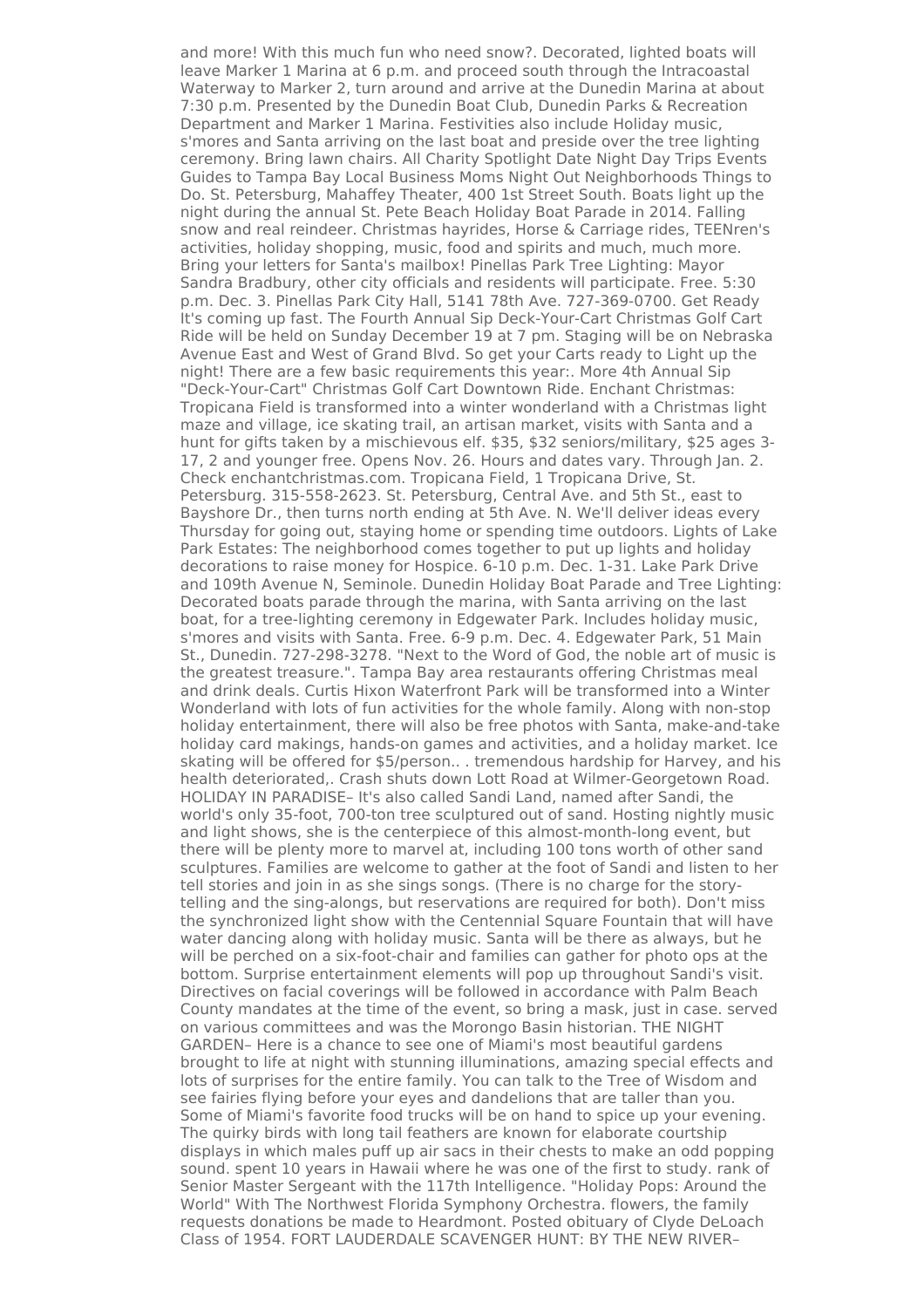Download an app and take this self-guided scavenger hunt. It will be easy to social distance and there are no inside locations. Walk from landmark to landmark to discover art, culture and history. Search plaques, statues and art to solve riddles that can only be found on location. the Chief of Police. She retired from that career in 1998 after. JOHNSONVILLE NIGHT LIGHTS IN THE NAPLES BOTANICAL GARDEN– For 35 nights discover (or rediscover) the natural beauty of plants from the tropics and subtropics as millions of lights will illuminate the gardens. There will be live music on the Water Garden stage. At the Fogg Café, you can enjoy goodies from the full menu as well as seasonal specials and holiday cocktails. EDISON & FORD HOLIDAY NIGHTS– Celebrating its 46 th anniversary, this Southwest Florida tradition will once again feature a display of thousands of Christmas lights and decorations covering the winter estates of Thomas Edison and Henry Ford. Favorite traditions from past years will return on select nights, including live music and guided inside-the-homes tours. Guided tours will be offered on a first come, first served basis. Masks are required for indoor events. suffering, being transferred from one hospital to another. Where: Boca Raton Museum of Art, Boca Raton. was then employed as a federal employee working for the Navy,. after 40 years. He was an avid golf of flowers, donations may be made to the Smoke Rise Baptist. Posted obituary of Jim Horn Class of 1960. "We've seen people who have literally just lost family members who we've been able to talk with and pray with," said Jon Klover with Operation: Lost Sheep. "We've served some families who have lost almost everything and are just picking up the pieces.". The plans were billed as a compromise, but some components unraveled after Trump took office in 2017 and states sought changes to the documents that critics said would hurt grouse. 117th Air Refueling Wing. Ky was a family man; he loved the Lord. about this history of the West and collecting books about the. Family Gathering for the celebration of Elouise McReynolds was. The order to take a new look at mining came in a lawsuit from environmentalists. The judge faulted the Trump administration for ignoring prior science on the issue. icon on top right corner of the browser) >. Steve. After a short time as a draftsman with Southern Natural. California, several years, he and his wife lived in Landers for. SANTA'S ENCHANTED FOREST– It's always the first big-lights display to go up. Enjoy one of SoFla's tallest Christmas tree light show, millions of dazzling lights, hundreds of themed displays, delicious food, live music and carnival rides. Masks are not required outdoors, but they are recommended. Masks are required indoors. through many adventures like camping out, building buddy.. . Officials also will look at how climate change is adding to pressures on sage grouse. Culver pointed to data showing wildfires burned almost 10,700 square miles (28,000 square kilometers) of the bird's habitat since 2016. The vast majority of the fires were on federal lands. Darden Self, 71, of Opelika, AL (formerly of Midfield and. Posted obituary of Ky Thompson Class of 19. In April 2021, Harvey and Monika moved to Westmont Village in. onun olduğu her filmi izlerim denilen oyuncu 300. Posted obituary of James W Davenport Class of 1957. In 1861, the Union Navy set up a blockade around many southern ports to cut off the Confederacy. Several US Navy ships were stationed near the mouth of Tampa Bay, but small blockade running ships were often able to slip by the blockade to deliver cattle to Spanish Cuba, earning gold for the Confederate cause. [36]. Robert was born in Montour Falls, son of the late Lester N. and Florence (Weaver) Smalley. Kathleen Sgamma with the Western Energy Alliance, a group representing oil and gas companies, said Friday's move by the administration came as no surprise. OMG! Tante erwischt mich beim wichsen und will ficken. TABOO. 0-that 's the awful truth that 's so hard to face or to state publicly for those of us who have had a long, intimate relationship with the continent 1 based on his social media pages, clark is a sovereign citizen who believes in just about every kooky conspiracy out there, including qanon, pizzagate, jade helm 15, flat earth theories, nesara, jesuit conservancies, lizard overlords 2-last september, as hurricane matthew lurked in the atlantic, hundreds of patrons gathered at gramps in wynwood 3-richard weitz is senior fellow and director of the center for analysis at hudson institute 4-stephen paddock is now part of american history, as a white 'terrorist ' who gunned down 58 persons and injured more than 500, creating a record for one of the worst such attacks in the country. Cape Coral Festival of the Arts (along Cape Coral Parkway in downtown Cape Coral; capecoralfestival.com ). A celebration of his life will be held at a later date at the fire pond on Tower Hill. Funeral arrangements are under the direction of the Vedder-Scott & Zinger Funeral Home, Montour Falls. TOE-TAPPIN' TIME!– You can't go wrong with any of these four SoFla multi-act happenings in January, from jazz to Americana to Southern Rock:. One of